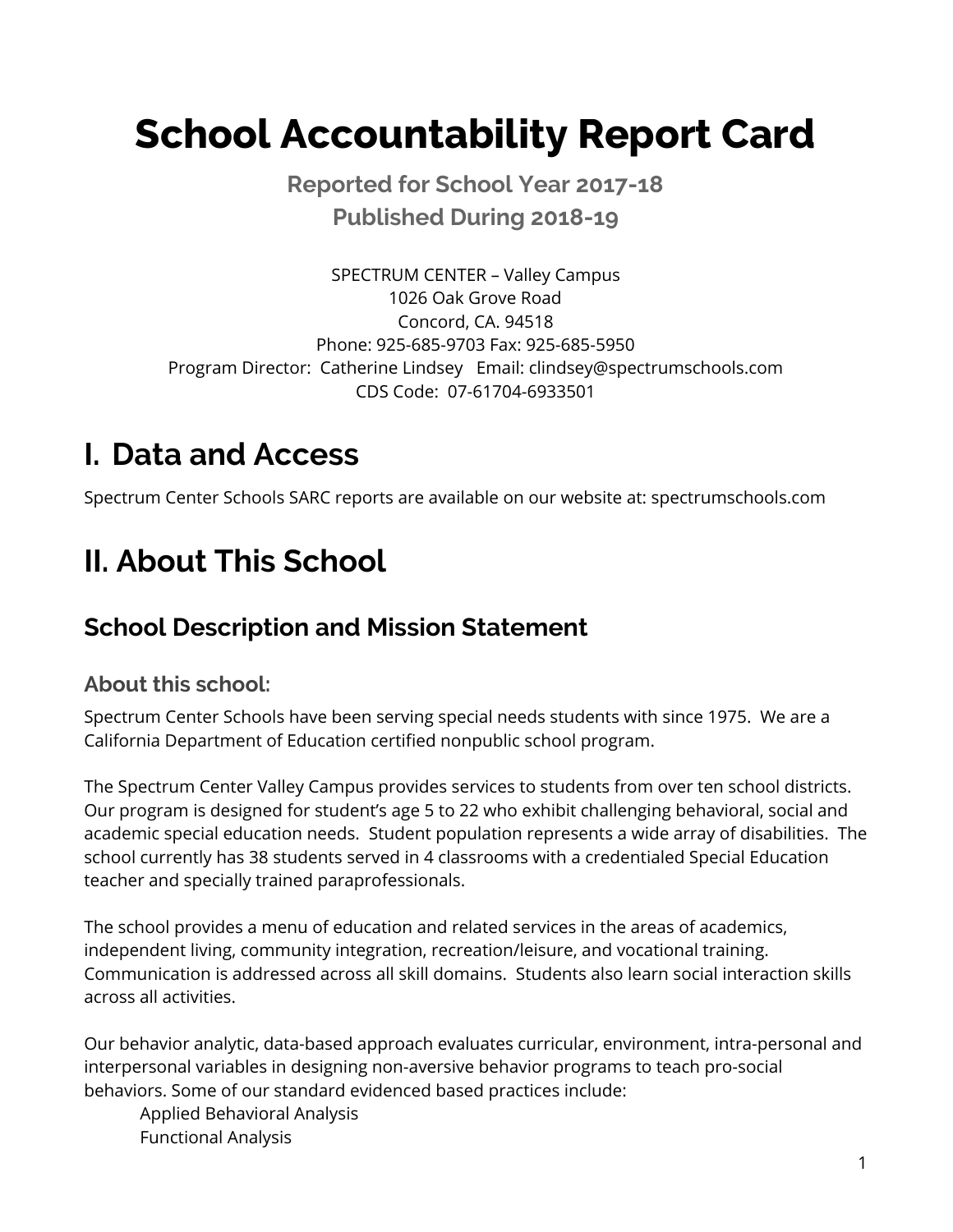Positive Behavior Intervention Plans Positive Behavioral Supports Curriculum and Instruction State Standards Implementation Computer Assisted Technology Discrete Trial Training Ongoing Progress Monitoring Curriculum Based Measurements Content based Assessments Direct Instruction Standardized Assessments

 Data is collected on academic achievement and on each Individualized Educational Plan (IEP) goal weekly. The data is reviewed monthly to assess the student's progress. Lessons plans are revised as needed to assure student learning. A progress report and/or report card is completed for every student and is provided to both the parent and LEA quarterly per the IEP and master contract.

 Spectrum Center Schools monitor progress on targeted campus goals quarterly. An Internal Accountability Review is conducted annually.

#### **Mission Statement:**

 Our mission is to provide personalized, evidence-based educational services for non-traditional learners in collaboration with families and public-school districts.

## **Opportunities for Parental Involvement**

 Parents are involved in the student enrollment process, parent/teacher conferences, IEP development and approval.

 There are opportunities for parents to attend school events such as craft fair, open house, talent show, and parent teacher conference. These events give parents/care-providers the opportunity to see what their children are learning and how much they are working on building their social skills. Parents/care-providers also have the opportunity to meet other parents/care-providers, which can help with finding out resources for their children and themselves.

 Teachers communicate with parents on a daily or weekly basis to touch base and share how the child's day/week went as well as ask for parent input.

 When needed, Spectrum Center has provided trainings to help parents with challenges at home, such as ABA principles, video modeling for those with Autism, as well as other training. Parents will also have the opportunity to participate in the Western Association of Schools and Colleges (WASC) self-study accreditation process. We will seek their assistance to evaluate specific areas of our program through surveys, interviews and group meetings.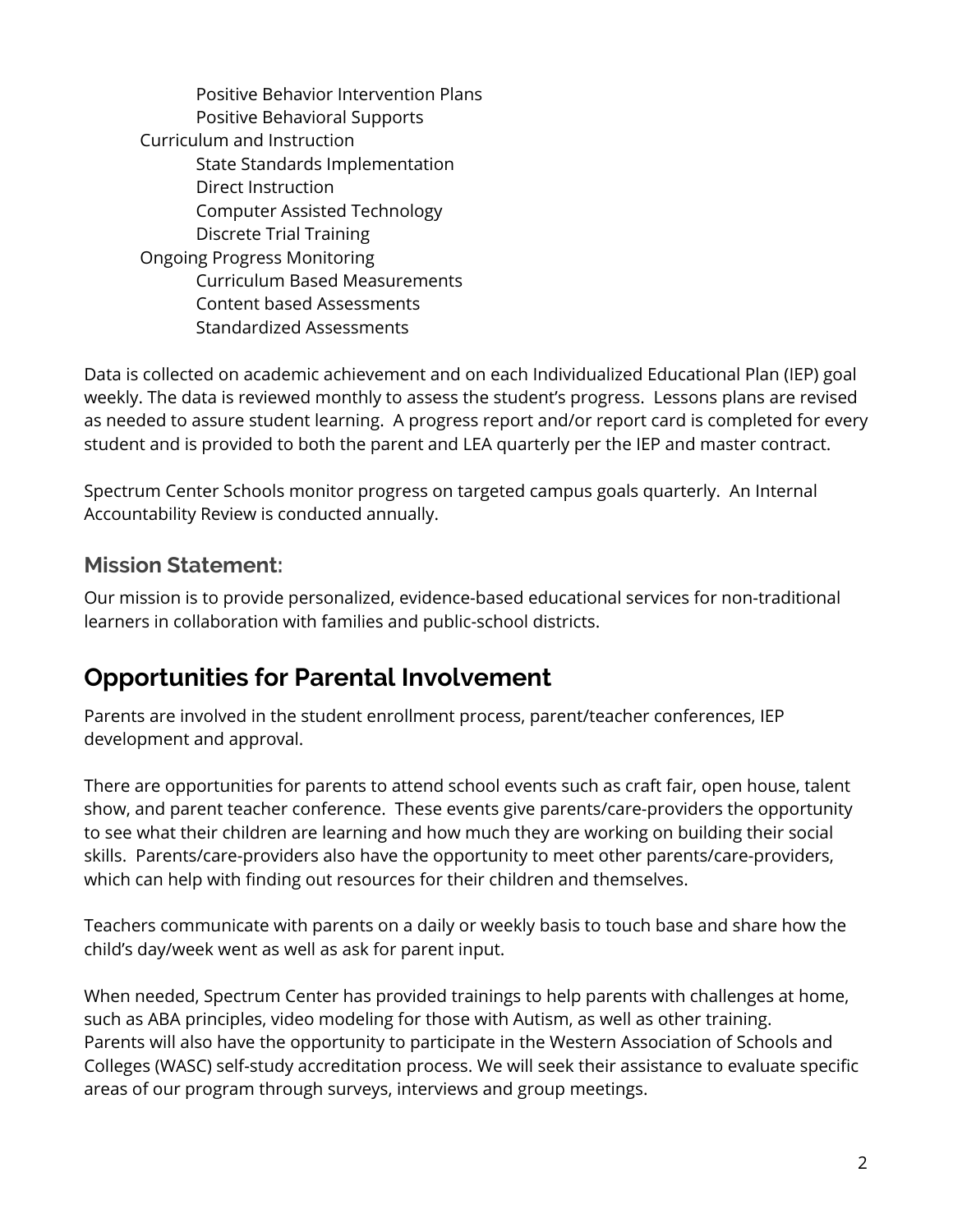## **Student Enrollment by Grade Level (School Year 2017-18)**

 This table displays the number of students enrolled in each grade level (determined by age) at the school.

 Grade Level: Number of Students: Grade 1: 2. Grade 2: 2. Grade 3: 0. Grade 4: 1. Grade 5: 3. Grade 6: 4. Grade 7: 4. Grade 8: 4. Grade 9: 4. Grade 10: 2. Grade 11: 5. Grade 12: 10. Ungraded HS: 0. Ungraded Elementary: 0. Kindergarten: 0. Post-Secondary: 8.

Total Enrollment: 49.

### **Student Enrollment by Group**

 This pie chart breaks down the diversity of student enrollment: Black/African American: 10%, White: 39%. Asian 8%, Filipino: 4% Hispanic/Latino: 25%, Multiracial: 4% Other: 10%

 This pie chart breaks down the Gender of student population: Female: 24%, Male: 76%.

 This pie chart breaks down the Placement (where the student resides) method of the student population: LCI (Licensed Children's Institution): 16%, Home: 84%.

 This pie chart breaks down % of students who participated in each level of statewide testing-CAASPP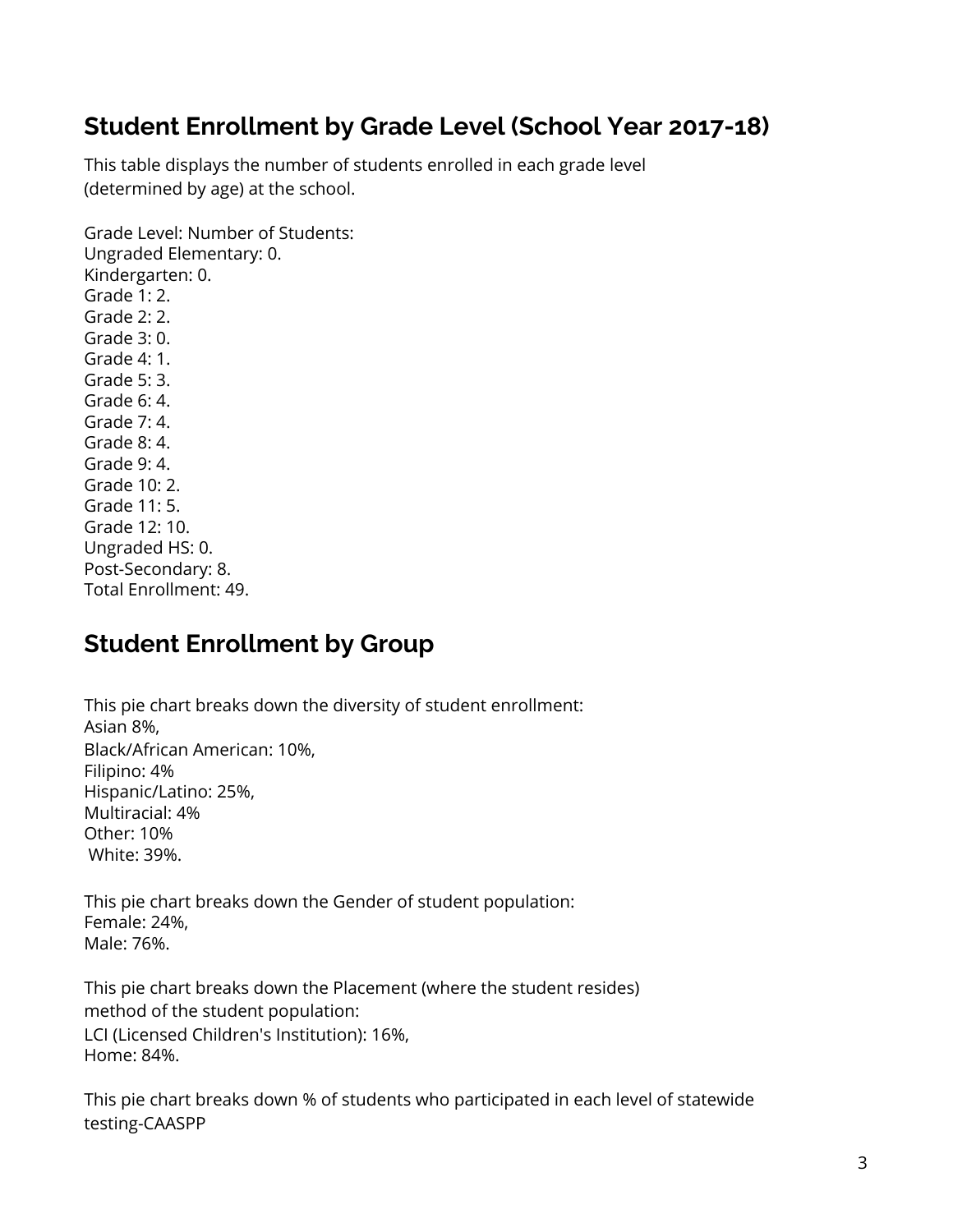CAASPP- Reading: 12%, CAASPP- Math: 12%, CAA-Math & Reading: 26%, Not Eligible (Prek-2nd & 12th-Adult): 28%. CAPA-Science: 16%,

 The CAASPP is the California Assessment of Student Performance and Progress (statewide testing to measure student progress).

 This pie chart breaks down student population by Primary Disability: AUT (Autism): 70%, DEAF (Deaf): 2%, ID (Intellectual Disability): 18%, SLD (Specific Learning Disability): 2%, VI (Vision): 2%. ED (Emotional Disturbance): 6%,

### **Average Class Size**

 Our model is to provide small classroom sizes; our classrooms can accommodate 12 students in a classroom. Students are in classrooms according to age and function level. In the 2017-18 school year, the Spectrum Valley Campus served an average of 41 students in 4 classrooms.

# **III. School Climate**

## **School Safety Plan (School Year 2017-18)**

All staff receives required trainings including, but not limited to: 1<sup>st</sup> Aide/CPR, Hughes Bill, incident report writing, emergency preparedness, blood borne pathogens, student supervision, safety in the workplace, sexual harassment, abuse reporting and universal precautions.

 The campus employs a Clinical Assistant who is responsible for monitoring monthly classroom safety and risk abatement checklist, maintaining adequate first aide and blood borne pathogen supplies and reviewing safety incidents as needed.

 Morning sweeps of the grounds are conducted to ensure the campus is secure and free from dangerous debris.

 Valley Campus has a system of training and drills to address the need for safety should disaster strike the campus during business hours.

 1. The Clinical Assistant and or other office personnel conduct monthly fire drills with staff and students.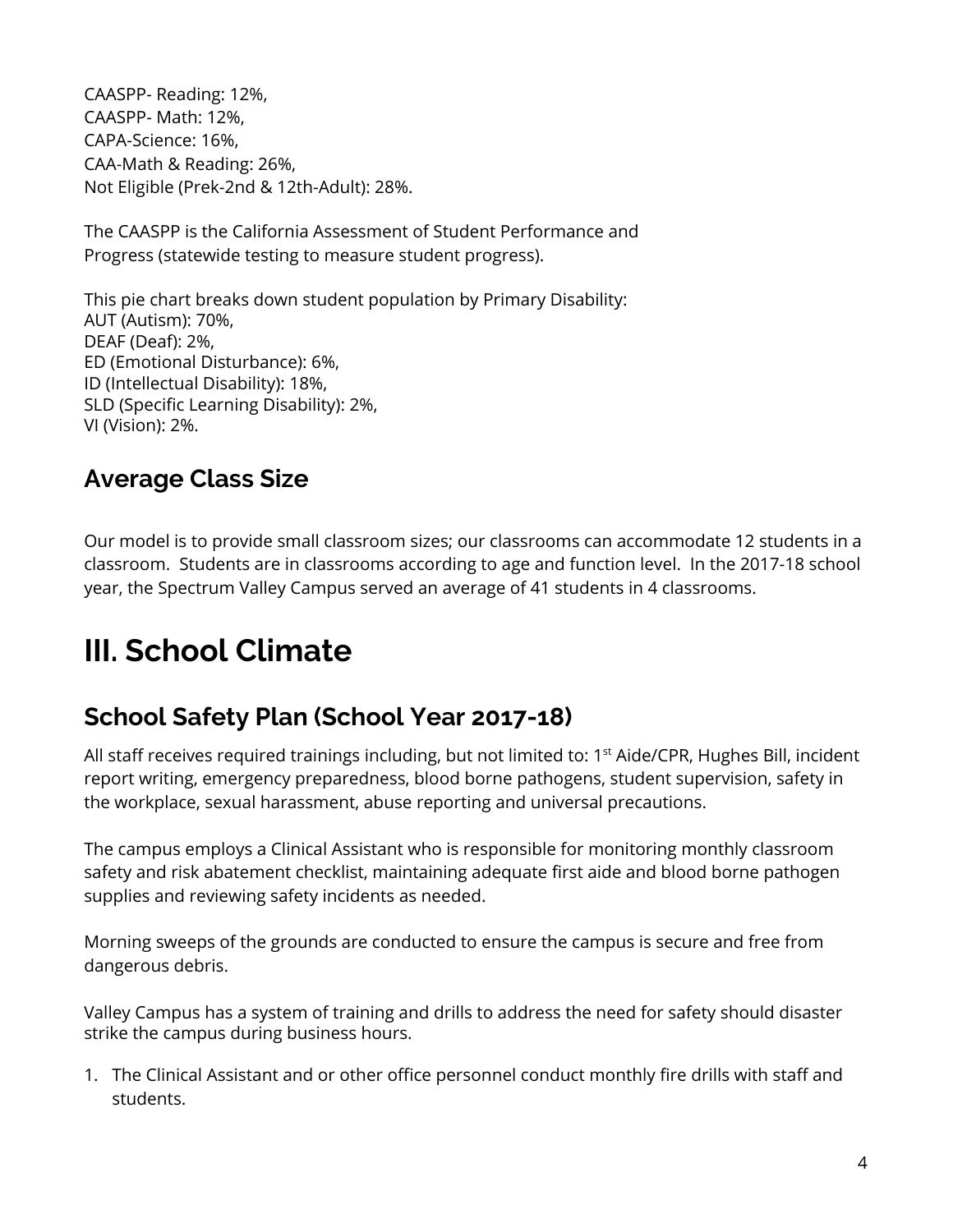- 2. Duck and Cover drills are coordinated by the Clinical Assistant and are implemented once a month with students.
- 3. Emergency Preparedness Training takes place annually. The training consists of earthquake building damage disaster, shelter in place and violent intruder protection.

 An emergency preparedness drill is conducted annually with staff to practice what is covered in the Emergency Preparedness Training.

 Emergency preparedness includes monthly fire drills, monthly earthquake drills, monthly OSHA building checks, an annual fire inspection and an annual disaster drill which includes earthquake preparedness, shelter in place, violent intruder protection and an annual exposure control plan.

## **Suspensions and Expulsions**

This table demonstrates the rate of student suspensions and expulsions by year.

Suspensions: 2016-17: 1, 2017-18: 0.

Expulsions: 2016-17: 0, 2017-18: 0.

# **IV. School Facilities**

## **School Facility Conditions and Improvement Plan (School Year 2018-19)**

 The Spectrum Center Valley Campus has undergone some major renovations. The administrative offices have been remodeled and are now located in building D. Building A has been remodeled to create two new classrooms, some sidewalk repair has been done, and the entire outside of the building has been repainted. .

#### **Age of School Buildings:**

 The Spectrum Center Valley Campus is located at 1026 Oak Grove Road in Concord, CA. and was built in 1955. The school opened at this site in 1996. The school area of the building has 7 classrooms, a cafeteria, and administrative offices.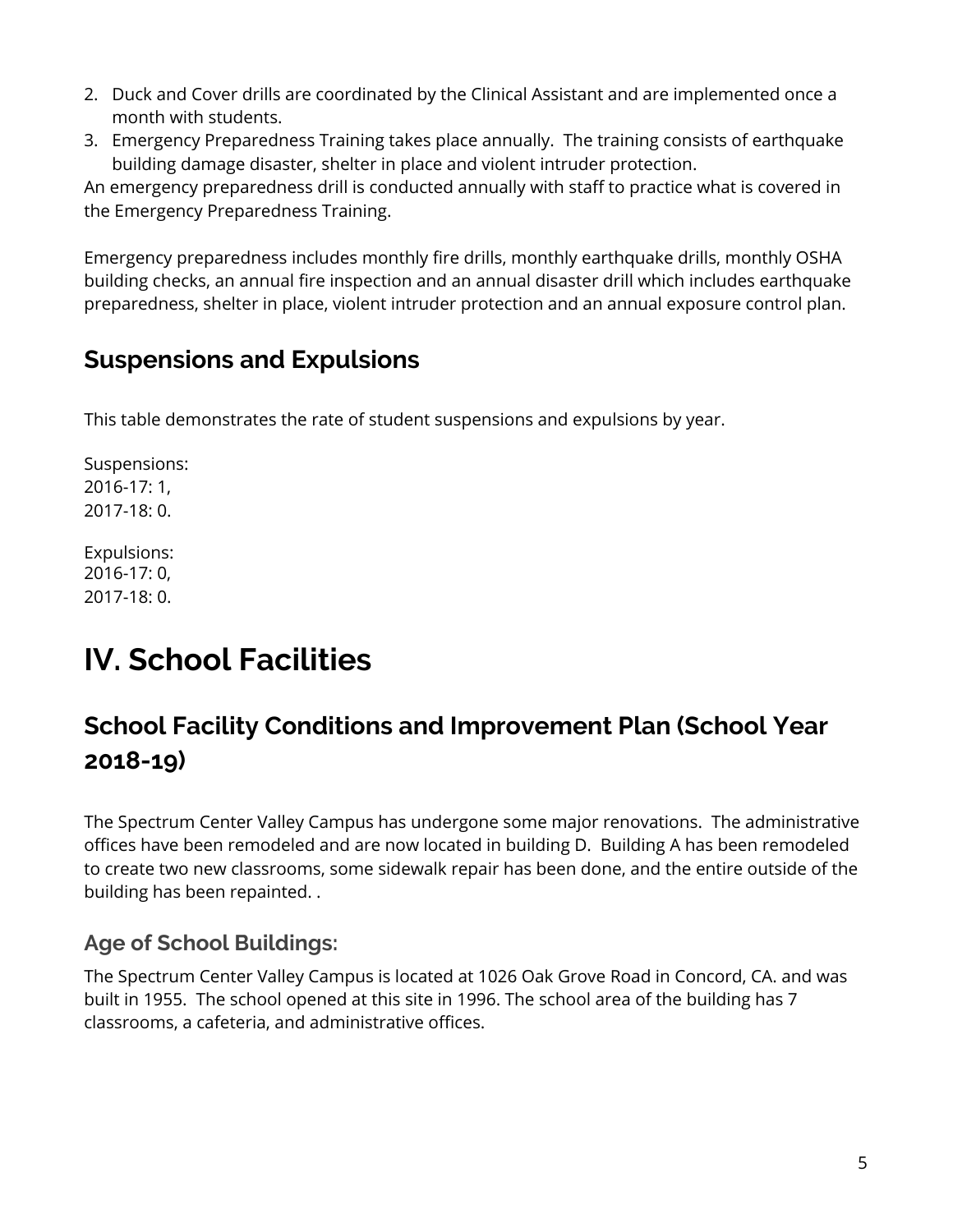#### **Maintenance and Repair:**

 The Admin Coordinator is responsible for all campus repairs and coordinates with the Maintenance Specialist to ensure repairs are completed. We have recently completed some major renovations to the campus. Our improvement plan includes resurfacing the parking lot.

#### **Cleaning Process and Schedule:**

 Our campus contracts with a cleaning service company in order to ensure that all classrooms, offices, cafeteria, and restrooms are cleaned on a daily basis.

#### **Modernizing or New School Construction Projects:**

N/A

This table presents School Facility Good Repair Status for School Year

 2018-19. From left to right, there are 3 columns: System Inspected, Repair Status, and Repair Needed and Action Taken or Planned. The Repair Status column includes for quality evaluation options: Exemplary, Good, Fair, and Poor. The below list goes through the rows of the table to identify the information in column 1, column 2, and then column 3.

- 1. Systems: Gas Leaks, Mechanical/HVAC, Sewer. Status: Good. Repair or Action: n/a.
- 2. Interior: Interior Surfaces. Good. Repair or Action: n/a.
- 3. Cleanliness: Overall Cleanliness, Pest/Vermin Infestation. Good. Repair or Action: n/a.
- 4. Electrical: Electrical. Good. Repair or Action: n/a.
- 5. Safety: Fire Safety, Hazardous Materials. Good. Repair or Action: n/a.
- 6. Structural: Structural Damage, Roofs. Good. Repair or Action: n/a.

 7. External: Playground/School Grounds, Windows/Doors/Gates/Fences. Good. Repair or Action: n/a.

8. Overall: Good. Repair or Action: n/a.

# **V. Teachers**

### **Teacher Credentials**

 This table has 2 columns that represent Teacher by category and school year 2017- 2018. It represents the number of Teacher's per credential level or permit level. Credentials. Column 1: Teachers. Column 2 is the number of teachers the school year. The rows name the Credentials and the number of Teachers with those Credentials.

- 1. Number of campus classrooms: 4
- 2. Clear or Level 2: 1.
- 3. Preliminary or Level 1: 3.
- 4. Intern or District Intern: 0.
- 5. PIP/STSP: 0.
- 6. Waiver: 0.
- 7. TPSL (Teaching Permit for Statutory Leave): 1.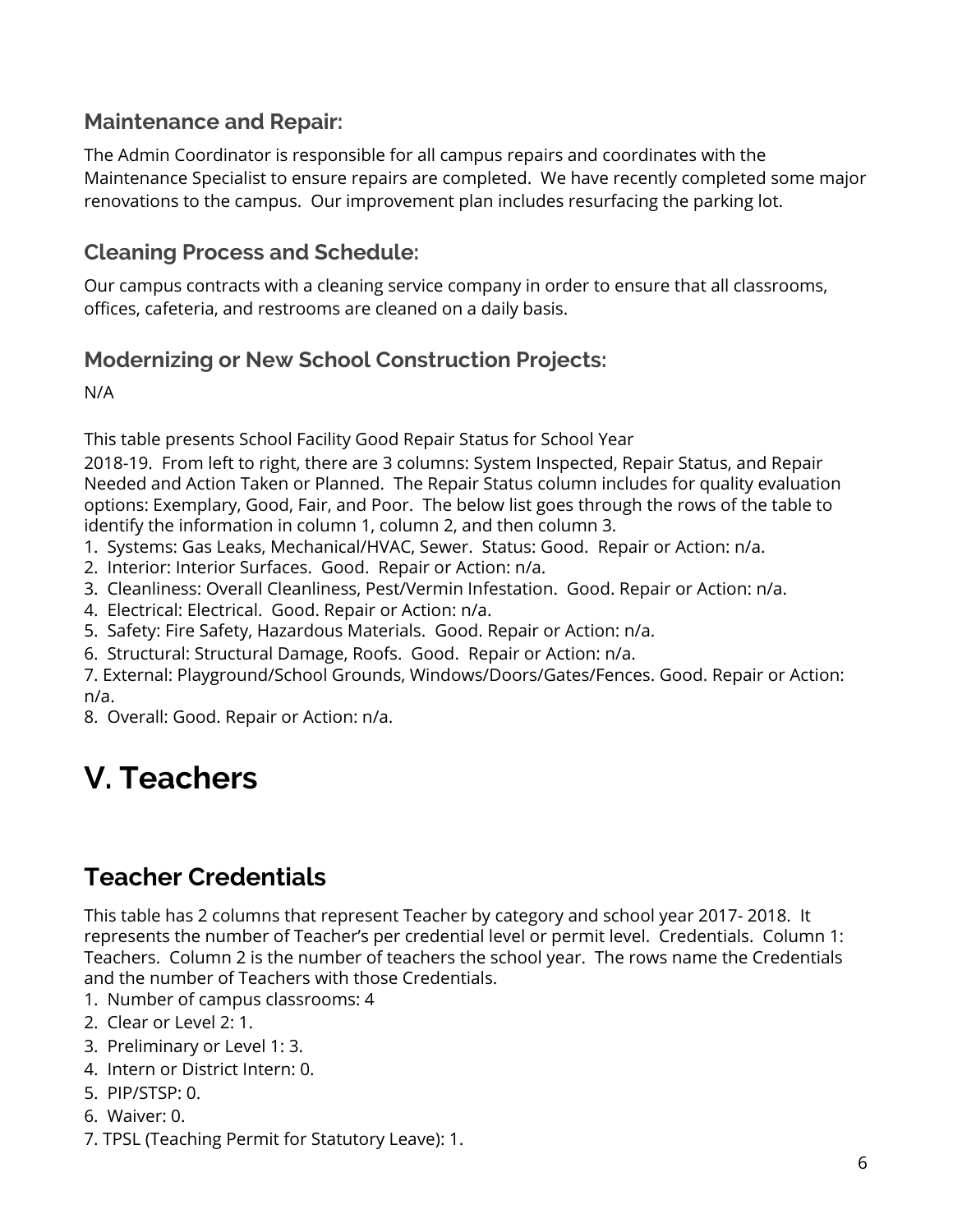8. 30 Day Emergency Substitute Permit (Classroom Aides): 1.

# **VI. Support Staff**

## **Other Support Staff (School Year 2017-18)**

 This table identifies the Title of Support Staff and the number of full-time employees assigned to the school in that category. Senior Behavior Analyst: 1. Curriculum and Instruction Specialist: 1. Therapists: 1 (1 day/week) .2. Speech/Language/Hearing Specialist: 1. Adapted Physical Education: .4 Transportation Support: 0 Behavioral/Instructional Classroom Aides: 20. Education Coordinator: 0. Occupational Therapists: .6.

# **VII. Curriculum and Instructional Materials**

## **Instructional Materials (School Year 2018-19)**

Each student at CST and CMA level has a textbook which matches the

 SBE or the local LEA's adapted textbooks in each academic area at his/her grade level. In addition, Spectrum Center provides supplemental materials as appropriate to match the students' learning patterns.

 categories of information: This table describes each Core Curriculum Area (Reading/Language Arts, Mathematics, Science, History-Social Science, Foreign Language, Health, Visual and Performing Arts) based on 3

 1. Quality, Currency, and Availability of Textbooks and Instructional Materials. \*Need to import the campus' Materials form: all Core Curriculum Areas are selected as needing to import the Materials form.

2. Percent of Pupils Who Lack Their Own Assigned Textbooks and/or

Instructional Materials: all Core Curriculum Areas are 0%.

 3. Most Recent SBE or Local Governing Agency Approved Textbooks and Instructional Materials: all Core Curriculum Areas are marked as yes.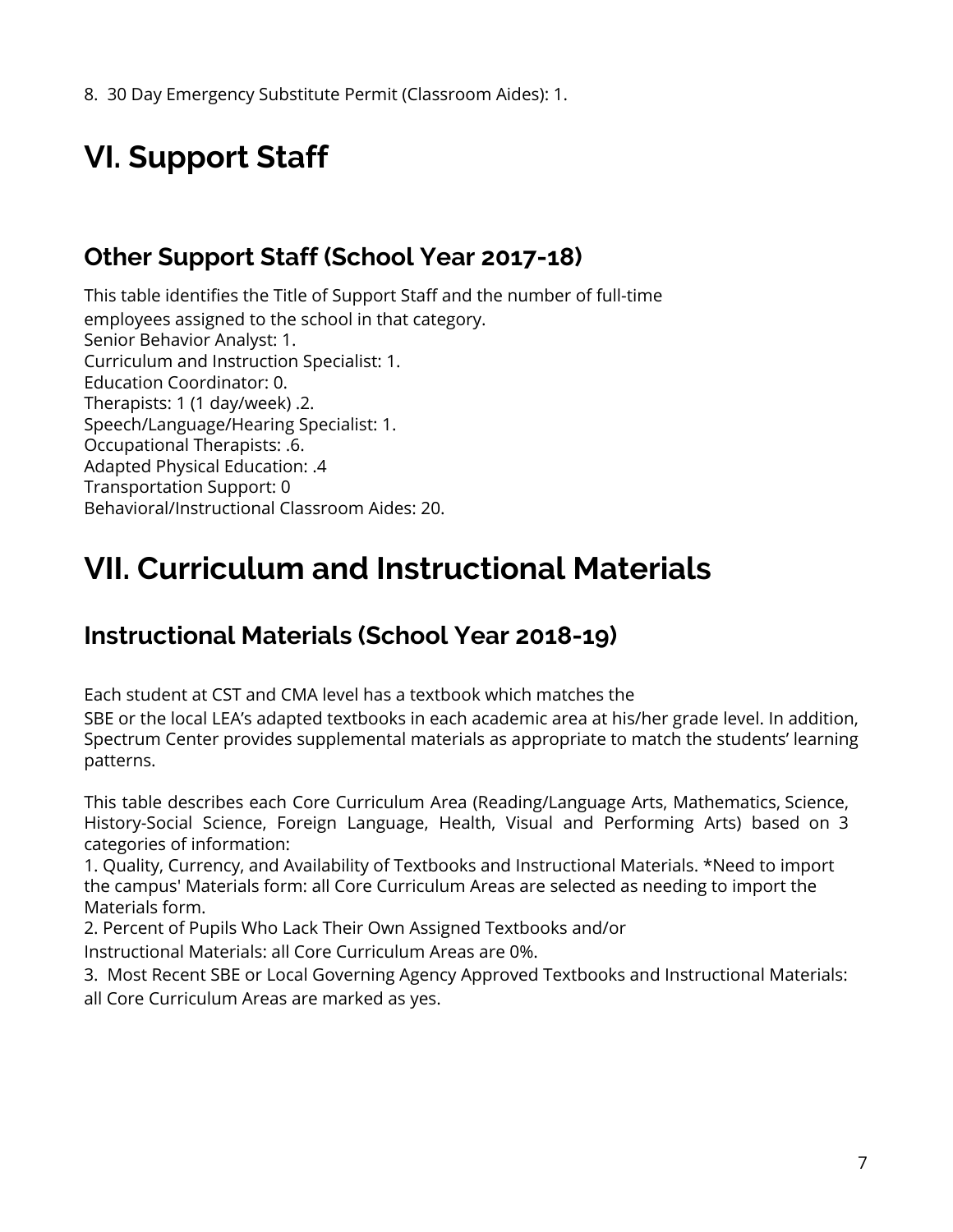# **VIII. School Finances**

#### **Expenditures per Pupil (Fiscal Year 2017-18) This table lists:**

1. Total Dollars: 2,130,821

2. Dollars per student: 53,686

3. Average Teacher Salary: 69,437.

### **Types of Services Provided**

 Spectrum Center Schools works cooperatively with local school districts to develop a customized curriculum for each student based on the student's Individual Education Program (IEP), abilities, interests and goals. The Spectrum Center Schools meet state education standards and are based on the principals of Applied Behavior Analysis (ABA). ABA is a discipline devoted to the understanding and improvement of human behavior. Spectrum's ABA curriculum includes specific strategies for preventing behaviors of concern, teaching alternative appropriate behavior, teaching self-control strategies, improving learning skills and responding to behaviors of concern in a safe and respectful manner.

 Spectrum Center Schools serve students with emotional disturbance or intellectual disabilities who benefit from a consistent and structured program, with an emphasis on a successful transition to a less restrictive environment. The students receive individualized instruction in academic, social and behavioral skills, including independent living and vocational skills in a low student to instructor ratio.

 Spectrum Center Schools also serve students with autism, who receive a continuum of specialized education services in dedicated classrooms. Applied Behavior Analysis is the foundation of Spectrum's approach to teaching children with autism in an environment that is predictable, consistent, structured and positive. Spectrum's curriculum for students with autism in highly structured involves repeated presentation of instruction and focuses on communication, behavior, social and academic skills in a low student to instructor ratio.

 Related services provided at by Spectrum Valley Campus per the student Individual Education Program includes Speech and Language Therapy, Occupational Therapy, Adapted Physical Education, Augmentative Communication, and Assistive Technology.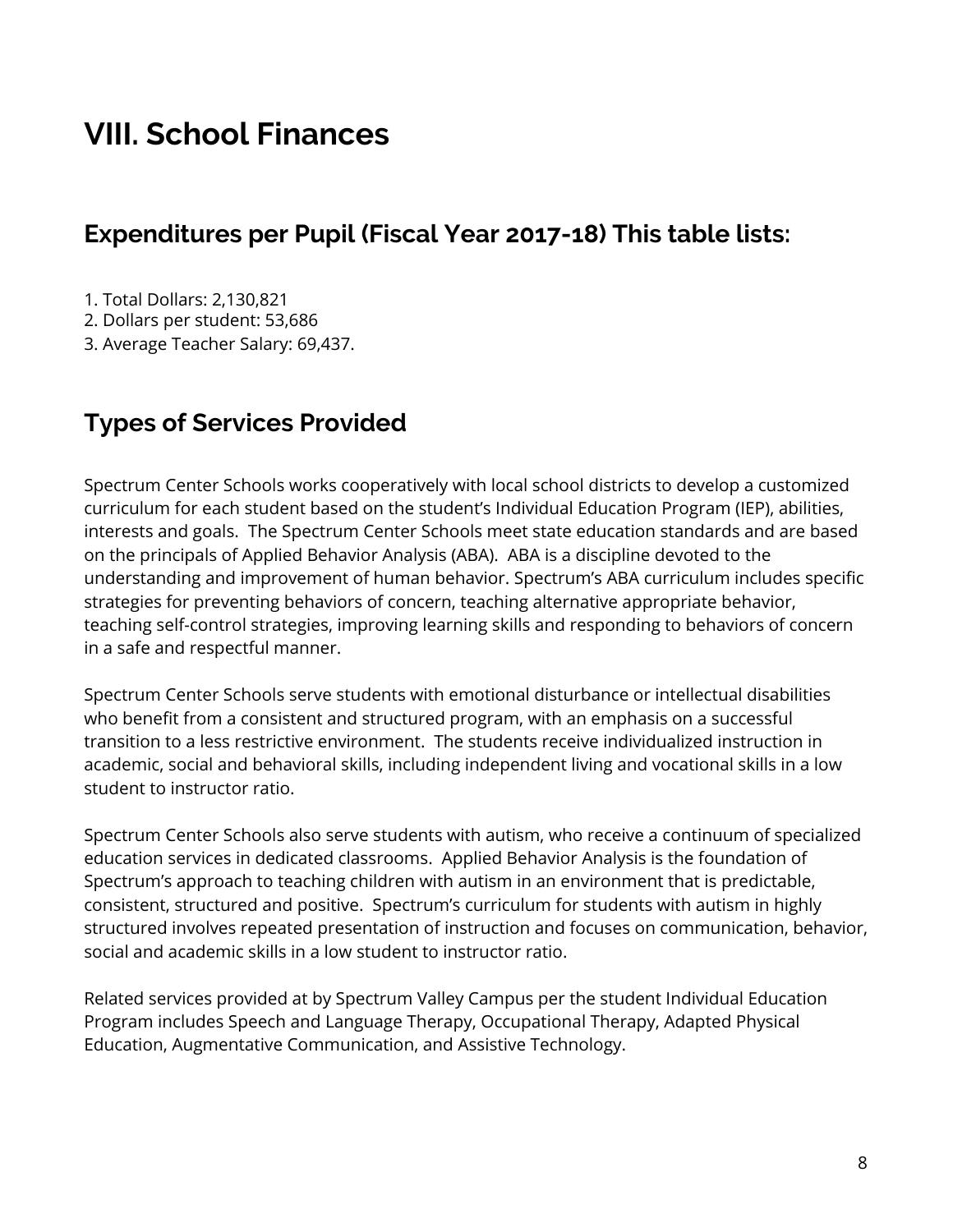#### **Teacher and Administrative Salaries (Fiscal Year 2017-18)**

 This table lists salaries for Categories of Teacher, then the Spectrum Schools Amount, and the State Average (ADA <1,500)

- 1. Beginning Teacher Salary, \$50,000, \$38,592
- 2. Mid-Range Teacher Salary, \$67,700, \$55,764
- 3. Highest Teacher Salary, \$85,400, \$72,219
- 4. Average Teacher Salary, \$69,437, \$90,207
- 5. Average Director Salary, \$92,015, \$116,768

# **IX. Student Performance**

#### **Standardized Testing and Reporting**

 Our goal is to help students earn required credits and acquire necessary skills for success — now and in the future The Student Growth Percentile (SGP) reports student progress compared to millions of academic peers

 in general, and special education nationwide. The typical SGP score is at least 35 for math and reading.

 Spectrum Center students were on average five grade levels behind in reading and math at time of entry.

 This bar graph represents Student Growth Percentile (SGP). Valley has 26.75 Math SGP and 30.13 Reading SGP.

#### **Other Student Outcome Data**

Individualized Education Program (IEP)

 Spectrum Center ensures students make progress on their Individualized Education Program (IEP) goals. The graph below shows the percentage of IEP goal progress for students in each of our learning environments.

 Transition Goals: 74%. IEP goals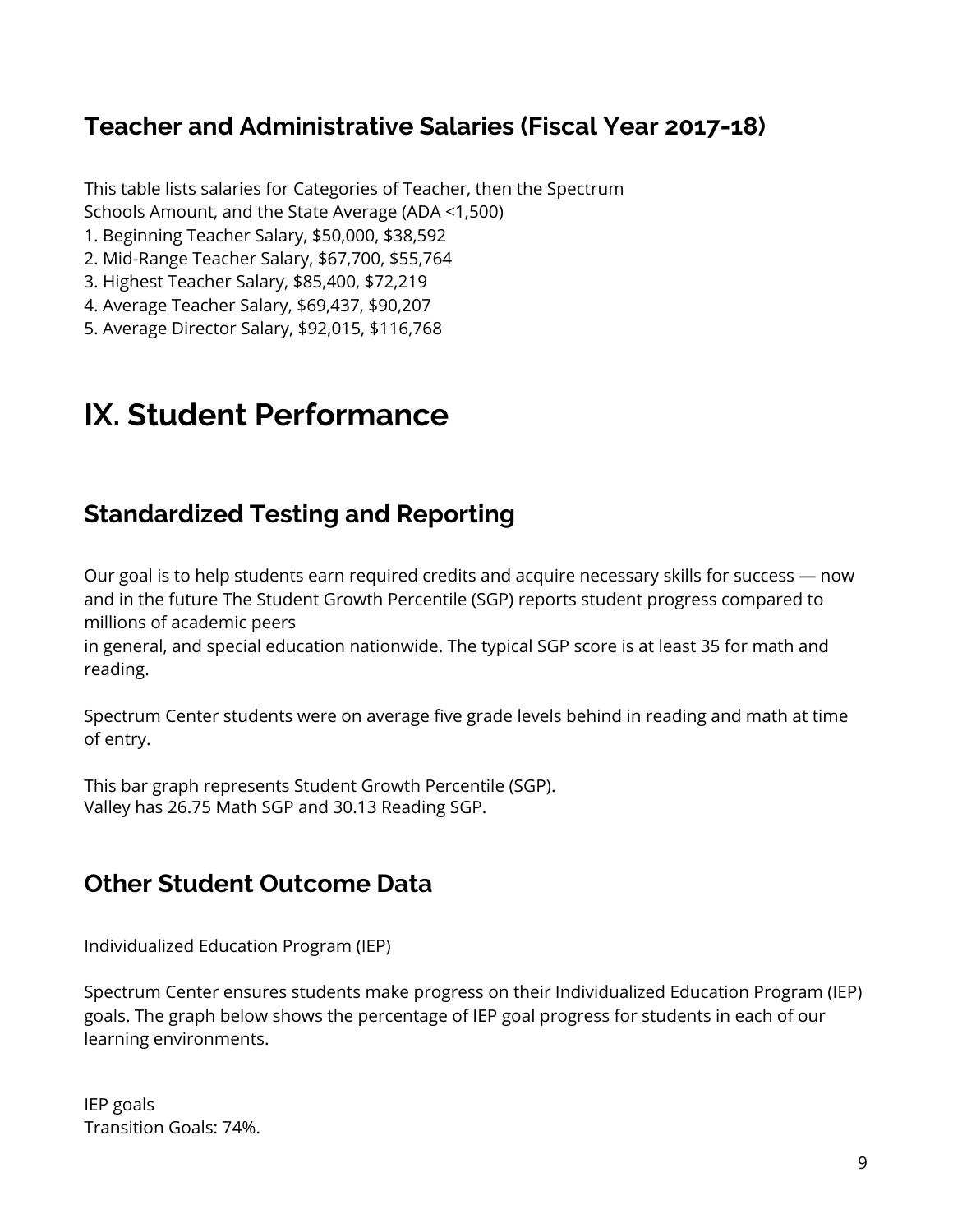Social Emotional Goals: 87%. Replacement Behavior Goals: 86%. ALS Goals: 88% Academic Goals: 84%

# **X. Accountability**

## **California Department of Education Certification (CDE)**

The Spectrum Center Schools are all certified by the California Department of Education.

 Schools Commission of the Western Association of Schools and Colleges Accreditation (WASC) The Spectrum Center Schools are all fully accredited by the Schools Commission of the Western Association of Schools and Colleges.

### **Academic Performance Index (API)**

The API is not applicable to Non-Public Schools.

# **XI. Postsecondary Preparation**

# **Workability I**

 Spectrum Center is a state-approved WorkAbility I Program (WAI) site. WorkAbility I is a California transition program and is funded and administered by the Special Education Division of the California Department of Education. The WorkAbility I Program provides resources for transition services with a primary focus on comprehensive pre-employment, work site training, and employment, along with follow-up services for youth in special education.

 Spectrum's WAI program goal is to provide students with the skills necessary to maximize the level of independence and productivity in their lives, assisting them into a quality adult life.

 The State WAI model requires service delivery, data collection, documentation, and reporting in line with WAI's Array of Services. The WAI Array includes, but is not limited to, career awareness and exploration, career counseling, vocational assessments, pre-employment activities that promote employment readiness, job search skills, and job retention, work training, and follow-up services. Spectrum's WAI Program strives to include as many elements of these services as "best practices", based on individual student's skills, abilities, and interests.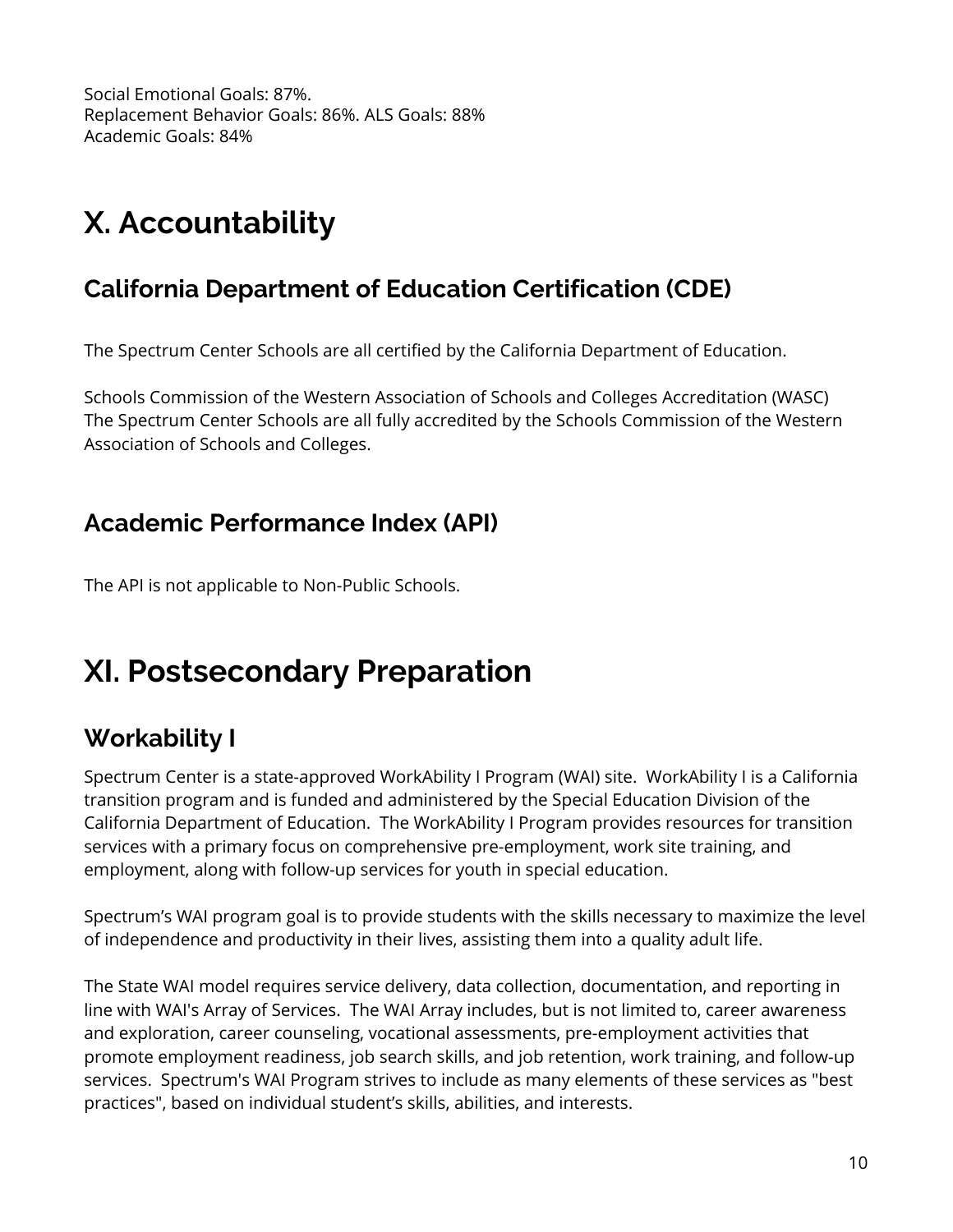Spectrum's WAI program offers pre-vocational / vocational training, and pre-employment and career planning services for students 14-22 aligned as much as possible with each student's Individual Education Plans (IEP). As mandated in the IDEA 2004, and by the age of 16, transition planning, post-secondary goals, and individualized transition services will be addressed simultaneously with the development of the student's annual IEP goals. The Individual Transition Plan (ITP) is based on age-appropriate transition assessments. Measurable post-secondary goals are developed based on students' individual long-term objectives, interests, and preferences, and may include paid work training and other employment-related services. The development and practice of independent living skills are also a part of the long-term goals.

 Pre-vocational and vocational training prepares students for future WAI subsidized or direct hire work training and employment opportunities, and includes, but is not limited to, pre-vocational/vocational tasks, mobility training, self-care, training in tolerance with time on task, work maturity standards and values, and the development of effective communication skills. The program features a strong community-based component. Research has shown that it is most productive for our students to learn skills in the natural environment where they will be later expected to demonstrate the skills. In this way, generalization is enhanced, and independence maximized.

#### **Workability I Program**

 This bar graph represents the Workability 1 Program. Students eligible for Program through IEP are ages 14-22. Through ITP, the ages are 16-22. Eligibility is based on age and IEP and ITP.

For the:

 2016-17 school year students eligible for Program: 28 2016-17 school year students placed in a job by Program: 13 2017-18 school year students eligible for Program: 26 2017-18 school year students placed in a job by Program: 11 2016-17 school year students served by Program: 27 2017-18 school year students served by Program: 26

## **Completion of High School Graduation Requirements**

Data is not shown when the number of students with data is ten or less to protect student privacy.

# **XII. Instructional Planning and Scheduling**

 Teachers receive a stipend every year in order to help continue their education and other teaching staff have access Spectrum Center scholarships. All staff are required to complete a one-month training CD called BEST, which encompasses our Mission Statement, philosophies of teaching, strategies for supervision, ABA principles, data taking and safety in the classroom.